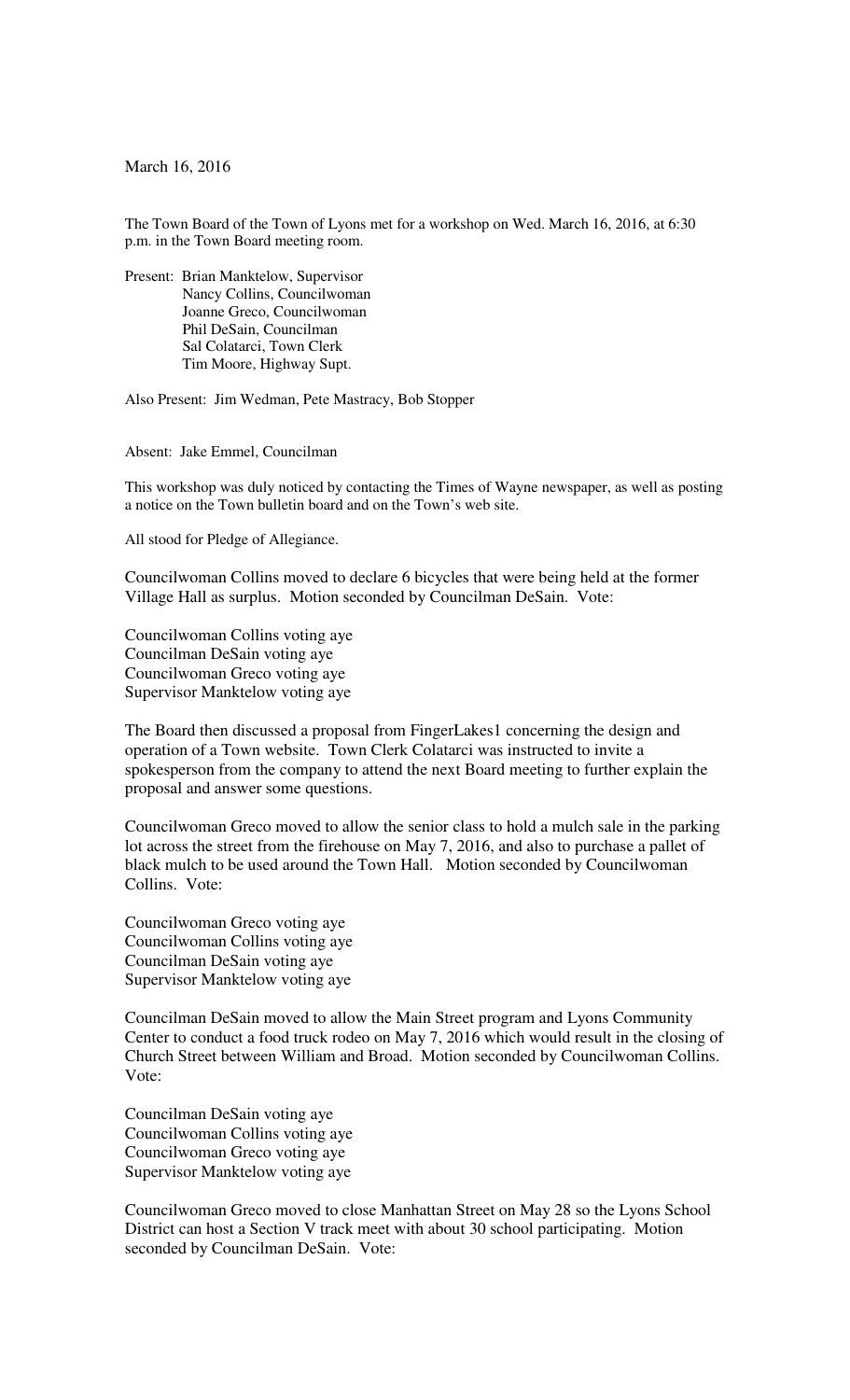Councilwoman Greco voting aye Councilman DeSain voting aye Councilwoman Collins voting aye Supervisor Manktelow voting aye

Mr. Bob Stopper then addressed the Board concerning the Canal Sweep, which will be held this year on April 23. He explained the concept of the program and explained how many organizations in Lyons took part in the Clean Sweep last year. He asked that if the Town would go on record as being the lead agency for the project, so there is a record of it within the canal system organization. After a series of questions and answers, Councilman DeSain moved that the Town of Lyons be on record as the lead agency for this year's canal Sweep on April 23. Motion seconded by Councilwoman Greco. Vote:

Councilman DeSain voting aye Councilwoman Greco voting aye Councilwoman Collins voting aye Supervisor Manktelow voting aye

Town Clerk Colatarci announced that the 30 days has passed concerning the advertised permissive referendum requirement for the sale of the former Village Hall at 76 William Street. This now allows the sale to move forward.

The Board then discussed a quote received from  $A \& A$  Electric to install LED light bulbs and repair 150 to 175 decorative light posts in the downtown section of Lyons as well as along the canal bank. After review, the Board thought it might be best to get another quote for the project, with the hopes of having it by the next Board meeting on March 30.

Supervisor Manktelow announced that the State has announced that the County House Road Bridge will be closed for perhaps as long as 2 weeks for repairs, then be closed only during working hours, Monday through Fridays.

At 8:15 p.m., Councilman DeSain moved to go into executive session to discuss an employee issue, asking that Highway Supt. Tim Moore remain. Motion seconded by Councilwoman Collins. Vote:

Councilman DeSain voting aye Councilwoman Collins voting aye Councilwoman Greco voting aye Supervisor Manktelow voting aye

At 8:35, Highway Supt., Tim Moore was excused from the executive session.

At 8:45 p.m., Councilwoman Collins moved to come out of executive session. Motion seconded by Councilwoman Greco. Vote:

Councilwoman Collins voting aye Councilwoman Greco voting aye Councilman DeSain voting aye Supervisor Manktelow voting aye

Councilman DeSain then moved that the Forman of the Buildings and Grounds Dept. be paid \$18.50 per hour effective march 30, 2016. Motion seconded by Councilwoman Greco. Vote:

Councilman DeSain voting aye Councilwoman Greco voting aye Councilwoman Collins voting aye Supervisor Manktelow voting aye